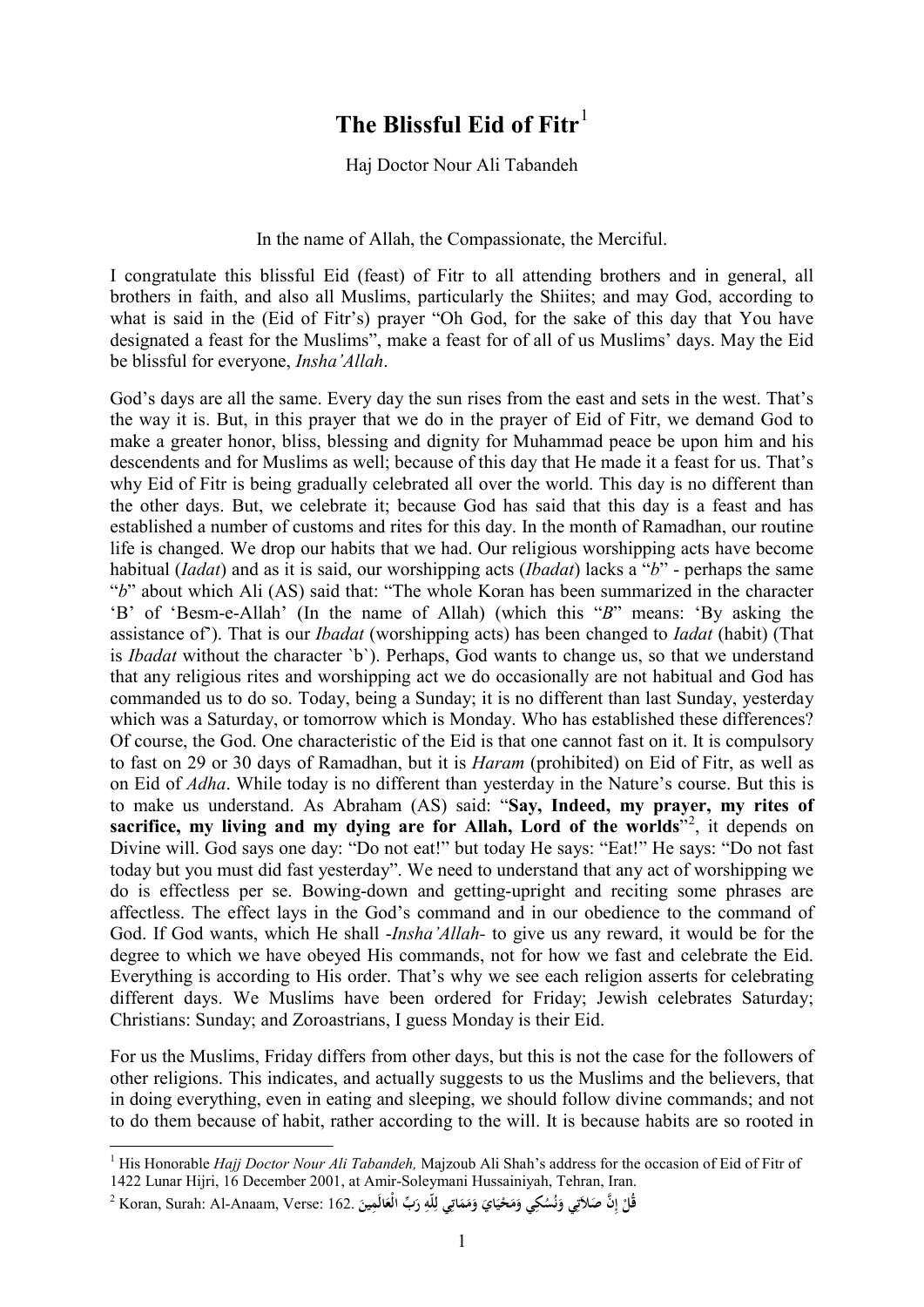us that they have righteously told that everything is done out because of habit, either internal or external habits. We have been told to read Koran a lot in Ramadhan, and that it is the month of Divine Banquet. For us, who live on this Earth and take the words literally, banquet means the table of repast. God has spread a table and has invited everyone for that table who would obey His commands. In order for us to elevate and reach that table, it is incumbent to follow His orders everywhere. It is said that one might journey to skies by the "*Ism-e-A'zam*" (The Greatest Name of God). By "skies" one doesn't mean this ordinary sky because the spiritual skies are not bounded. By going to skies one means to elevate (spiritually). Of course, this *Ism-e-A'zam* is not a name or word. In Holy Koran in the story of Harut and Marut that a woman named *Zohreh* (Venus) wanted to ascend to skies so she caught the *Isme-A'zam.* As it was Satan's case, on whom God has said : "…**he was of the jinn**…"[3](#page-1-0) , and who inserted himself among the angels through his worshipping, intending to come close in this way. But he had a bad attitude: "**then he departed from the command of his Lord**." Returning to Harut and Marut, it is said that *Zohreh* was able to ascend using the *Ism-e-A'zam*, but the guards of the third sky spotted and stopped her, where God transformed her into a rock. That is, she became the planet we know as *Zohreh* (Venus). This is a symbolic tale referring to the *Ism-e-A'zam* and ascension, clinging to which we have to elevate ourselves and sit at Divine table. God has arranged a banquet during Ramadhan, which is not just for eating. Today, however, His reception is on, where we could attend by eating in the banquet.

In order to know what the *Ism-e-A'zam* is, we have to consider a few things. First is the word "*Ism*" (name). A name implies something which leads us to whom possess the name (the named). That is, something exists out there: when we name it, say a name for example, "plate", this word implies the entity that exists in the outside world. *A'zam*, on the other hand, means the greatest. Every being may have various names. For instance, one may call a plate by the name of a saucer or dish. *Ism-e-A'zam* is one that implies "The Named" and "the meaning" most of all the other names. On the other hand, *Ism-e-A'zam* is among the *Asma-ul*  Husna<sup>(Good</sup> Names). The "good names" would imply "The Named" very clearly and without difficulty. If one has an enlightened heart, he will see that it leads to "The Named". That's why the Holy Imams (AS) say: "We are the *Asma-ul Husna*." That is, when we consider the lives of the Imams, or if we visit them or those who have had the luck to see them, we would automatically realize the presence of God. But if the issue of *Ism-e-A'zam* was a lexical one, it would be the lexicologists' work to establish which words imply God and which one is the greatest. Of course, God has many different Names and Attributes which are usually counted as 99 of Names and Attributes. Moreover, Koran contains thousands of attributes of God, but it is said that they are 99 Names and Attributes; and that only the word of "Allah" implies those 99 Names plus one, lexicologically; that leads to one hundred subjects. That's why it has been said that "Allah" is the Greatest Name in lexical terms. But the "Allah" that we articulate, being merely a movement of tongue, is useless, and is like a tape recorder that is saying it, and leaving no prints in our hearts.

Why do we need the *Ism-e-A'zam*? We want to call The God by it. We are not the obedient of words. The words follow us, and are our products. We want to call God. Do we call Him using these ordinary languages and words? If this was the case, everyone would call Him truly; but our calls would be answered only if we made sure to make our voice reach His ears, and draws His attention. That's why we say in a prayer: "Listen to my calls and respond to my prayers, then realize my hope and wish through your grace". We implore Him to "listen", to "respond" to our prayers. God hears. As He has said: "**Indeed, He is the Hearing, He is** 

**.** 

<span id="page-1-0"></span><sup>3</sup> Koran, Surah: Kahf, Verse: 50. **ِّن جْال ِ َ ِن َ َ ك َ ان م ِيس ل ْ ب ِ إ**